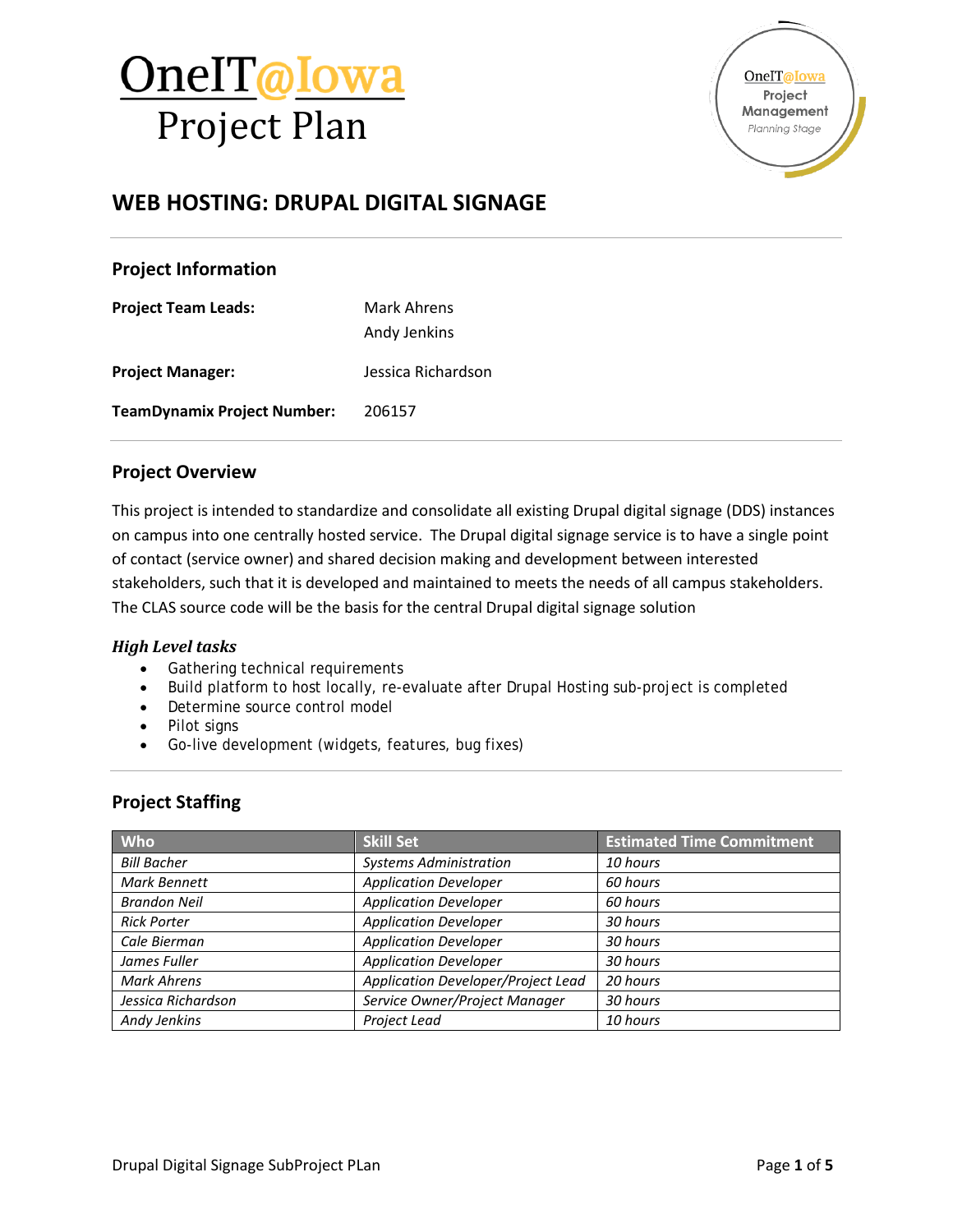# OneIT@Iowa Project Plan

### **Project Schedule**

| #              | <b>WBS</b>              | <b>Task</b>                                     | <b>Assignee</b>                                         | <b>Start</b>           | <b>End</b>         | <b>Status</b>      |
|----------------|-------------------------|-------------------------------------------------|---------------------------------------------------------|------------------------|--------------------|--------------------|
| $\mathbf{1}$   | $\mathbf{1}$            | <b>Requirements</b>                             | 7/1/2015<br>1/27/2015<br><b>DSS project team</b>        |                        | <b>In Process</b>  |                    |
| $\overline{2}$ | 1.1                     | Survey current DDS users                        | 6/1/2015<br>DDS project team                            |                        | 6/15/2015          | completed          |
| 3              | 1.2                     | Housing and Dining                              | Mark Bennett                                            | 7/1/2015               | 8/1/2015           | In Process         |
| 4              | $\overline{2}$          | <b>Platform Setup</b>                           | Ahrens, Bennett, Neil,<br>Porter                        | 7/1/2015               | 8/1/2015           | <b>In Process</b>  |
| 5              | 2.1                     | Project Setup in Stash                          | <b>Mark Ahrens</b>                                      | 7/1/2015               | 7/1/2015           | Completed          |
| 6              | 2.2                     | Code moved to Repository                        | Mark Bennett/Mark<br>Ahrens                             | 7/21/2015<br>7/22/2015 |                    | Completed          |
| $\overline{7}$ | 2.3                     | Code Deployment                                 | Brandon Neil/Rick Porter                                | 7/21/2015              | 7/28/2015          | Completed          |
| 8              | 2.4                     | Testing/Debugging                               | Brandon Neil/Rick Porter<br>7/28/2015<br>7/31/2015      |                        | In Process         |                    |
| 9              | $\overline{\mathbf{3}}$ | <b>Pilot Phase</b>                              | Bennett, Neil, Church<br>8/1/2015<br>8/14/2015          |                        | <b>In Process</b>  |                    |
| 10             | 3.1                     | Helpdesk Sign                                   | Jessica Church<br>8/1/2015<br>8/7/2015                  |                        | Not Started        |                    |
| 11             | 3.2                     | <b>CLAS Signs</b>                               | Mark Bennett                                            | 8/1/2015<br>8/14/2015  |                    | <b>Not Started</b> |
| 12             | 3.3                     | Medicine/Education/Engineering<br>Pilot Sign(s) | Jessica Church/Mark<br>8/1/2015<br>8/14/2015<br>Bennett |                        | <b>Not Started</b> |                    |
| 13             | 4                       | Widgets/Go live dev                             | Bennett, Neil, Bierman                                  | 8/3/2015               | 8/31/2015          | <b>Not Started</b> |
| 14             | 4.1                     | Weather                                         |                                                         | 8/3/2015               | 8/31/2015          | Not Started        |
| 15             | 4.2                     | <b>ITC Availability</b>                         |                                                         | 8/3/2015               | 8/31/2015          | Not Started        |
| 16             | 4.3                     | Localist                                        |                                                         | 8/3/2015               | 8/31/2015          | Not Started        |
| $\mathbf 2$    | 4.4                     | Slideshow                                       |                                                         | 8/3/2015               | 8/31/2015          | Not Started        |
| 18             | 4.5                     | Bongo                                           |                                                         | 8/3/2015               | 8/31/2015          | Not Started        |
| 19             | 4.6                     | Pentacrest Webcam                               |                                                         | 8/3/2015               | 8/31/2015          | Not Started        |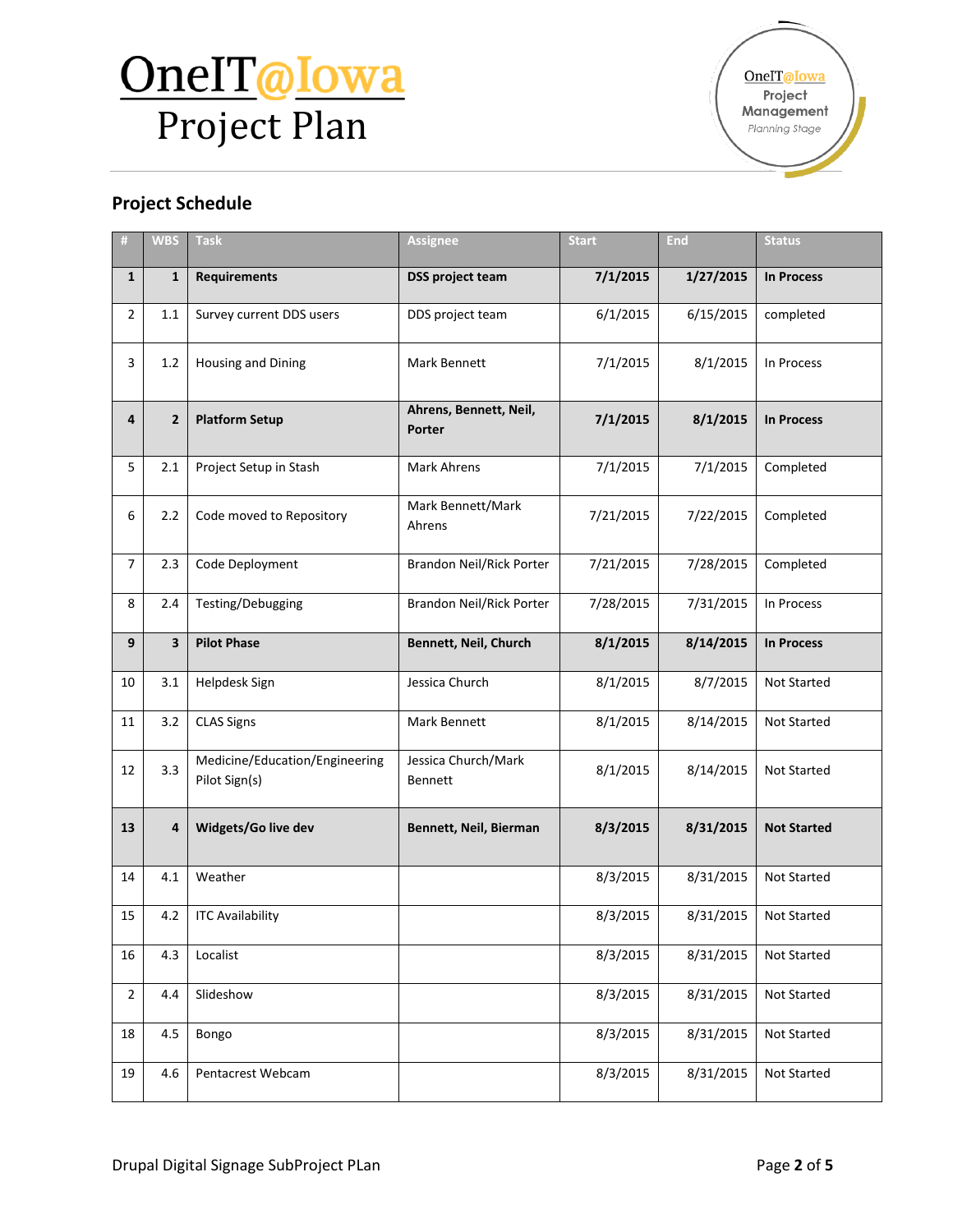# OneIT@Iowa Project Plan

| #  | <b>WBS</b>              | <b>Task</b>           | <b>Assignee</b>                          | <b>Start</b> | <b>End</b> | <b>Status</b>      |
|----|-------------------------|-----------------------|------------------------------------------|--------------|------------|--------------------|
| 20 | 4.6                     | <b>CLAS Events</b>    |                                          | 8/3/2015     | 8/31/2015  | <b>Not Started</b> |
| 21 | 4.7                     | <b>CLAS News</b>      |                                          | 8/3/2015     | 8/31/2015  | Not Started        |
| 22 | 4.8                     | <b>RSS Ticker</b>     |                                          | 8/3/2015     | 8/31/2015  | <b>Not Started</b> |
| 23 | 4.9                     | <b>RSS List</b>       |                                          | 8/3/2015     | 8/31/2015  | <b>Not Started</b> |
| 24 | 4.10                    | Dining Locations List |                                          | 8/3/2015     | 8/31/2015  | <b>Not Started</b> |
| 25 | 4.11                    | Slide Scheduling      |                                          | 8/3/2015     | 8/31/2015  | <b>Not Started</b> |
| 26 | 4.12                    | Twitter               |                                          | 8/3/2015     | 8/31/2015  | <b>Not Started</b> |
| 27 | 4.13                    | Hawk Alert Config     |                                          | 8/3/2015     | 8/31/2015  | <b>Not Started</b> |
| 28 | 6                       | <b>Migrations</b>     | Bennett, Neil, Bierman,<br>Church, Arant | 9/1/2015     | 9/30/2015  | <b>Not Started</b> |
| 29 | 6.1                     | CLAS managed signs    | Mark Bennett                             | 9/1/2015     | 9/30/2015  | <b>Not Started</b> |
| 30 | 6.2                     | ITS managed signs     | <b>Brandon Neil/Cale</b><br>Bierman      | 9/1/2015     | 9/30/2015  | <b>Not Started</b> |
| 31 | 6.3                     | GC signs              | <b>Matt Arant</b>                        | 9/1/2015     | 9/30/2015  | <b>Not Started</b> |
| 32 | $\overline{\mathbf{z}}$ | <b>Go Live</b>        |                                          | 10/1/2015    | 10/1/2015  | <b>Not Started</b> |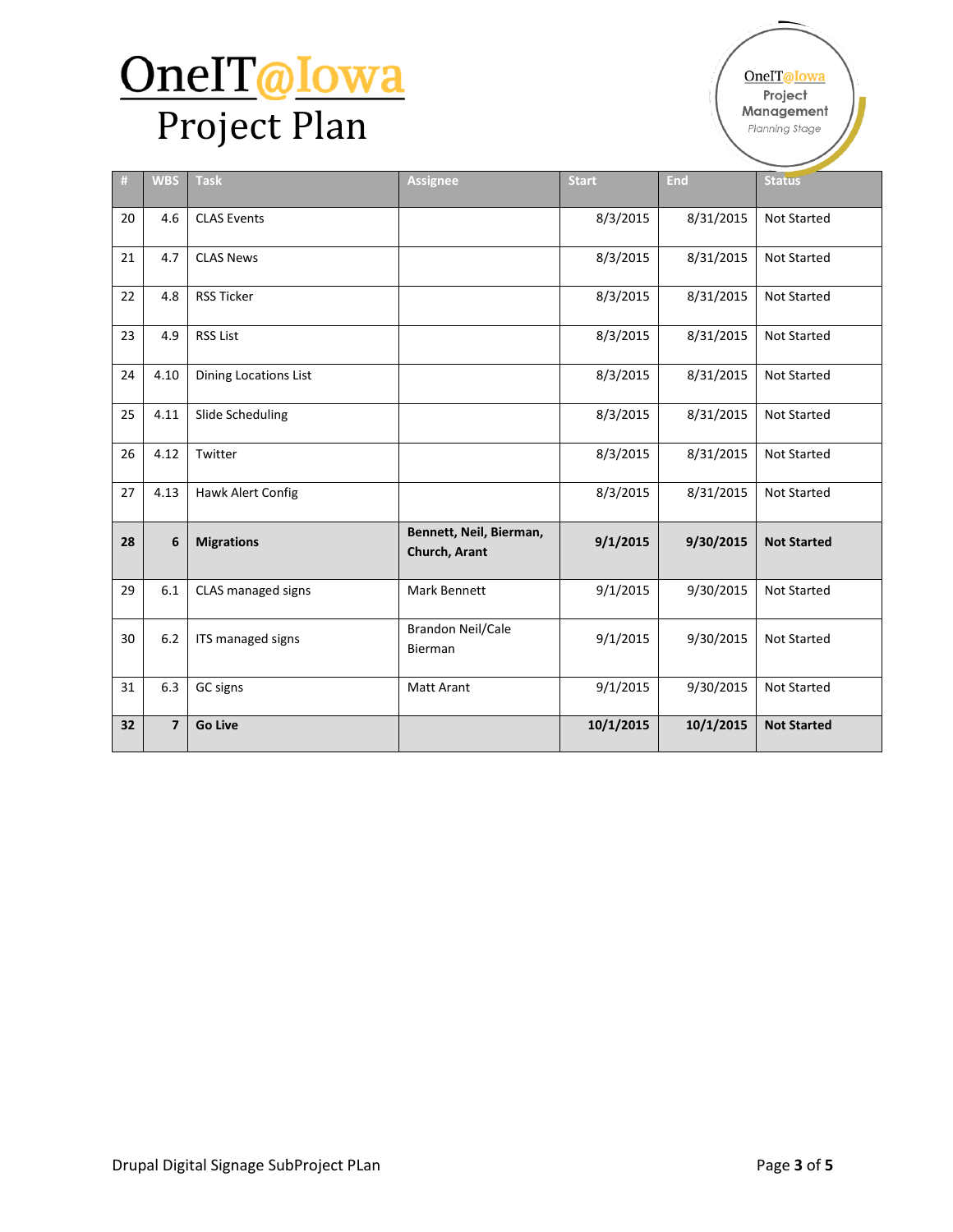# OneIT@Iowa Project Plan

OneIT@Iowa Project Management Planning Stage

### **Communications Plan**

| <b>Target</b><br><b>Audience</b>          | <b>Primary</b><br><b>Contact</b>        | <b>Mechanism</b>              | <b>Frequency</b>                    | <b>Purpose/Description of</b><br><b>Communication</b> | <b>Owner</b>                                         |
|-------------------------------------------|-----------------------------------------|-------------------------------|-------------------------------------|-------------------------------------------------------|------------------------------------------------------|
| <b>OneIT Steering</b><br><b>Committee</b> | Program<br>Office                       | Phone, email,<br>IM, meetings | Daily/weekly                        | Project decisions, collaboration,<br>work             | Andy<br>Jenkins/Mark<br>Ahrens                       |
| <b>Web Hosting</b><br><b>Project Team</b> | Mark<br>Ahrens/Andy<br>Jenkins          | Phone, email,<br>IM, meetings | Daily/weekly                        | Project decisions, collaboration,<br>work             | Andy<br>Jenkins/Mark<br>Ahrens/Romy<br>Bolton        |
| <b>OneIT Leaders</b>                      | Chris Clark                             | Email, presentation           | As needed at<br>monthly<br>meetings | Feedback from community, updates<br>on project        | Andy<br>Jenkins/Mark<br>Ahrens/Romy<br>Bolton        |
| <b>ITADmin</b><br>Community               | <b>ITAdmin</b><br>Planning<br>Committee | Email, presentation           | As needed at<br>monthly<br>meetings | Feedback from community, updates<br>on project        | Andy<br>Jenkins/Mark<br>Ahrens/Romy<br><b>Bolton</b> |
| <b>Web Community</b>                      | <b>Mark Ahrens</b>                      | Email, presentation           | Presentation,<br>Quarterly          | Feedback from community, updates<br>on project        | Andy<br>Jenkins/Mark<br>Ahrens/Romy<br><b>Bolton</b> |
| <b>OneIT Steering</b><br><b>Committee</b> | Program<br>Office                       | Phone, email,<br>IM, meetings | Daily/weekly                        | Project decisions, collaboration,<br>work             | Andy<br>Jenkins/Mark<br>Ahrens                       |

### **Project Budget**

| <b>Activity</b>               | <b>Estimated Hours</b> | Rate        | Cost           |
|-------------------------------|------------------------|-------------|----------------|
| <b>Requirements Gathering</b> | 20                     | \$<br>65.00 | 1,300.00<br>\$ |
| Platform Setup                | 40                     | \$<br>65.00 | 2,600.00<br>\$ |
| <b>Pilot Phase</b>            | 20                     | \$<br>65.00 | \$<br>1,300.00 |
| Widget/Go Live Develpoment    | 80                     | \$<br>65.00 | 5,200.00<br>\$ |
| <b>Migrations</b>             | 120                    | \$<br>65.00 | Ś.<br>7,800.00 |
| <b>Total</b>                  | 280                    |             | \$18,200.00    |

### **Change Control Plan**

Substantial changes to project scope will be brought to the OneIT Steering Committee for evaluation and resolution.